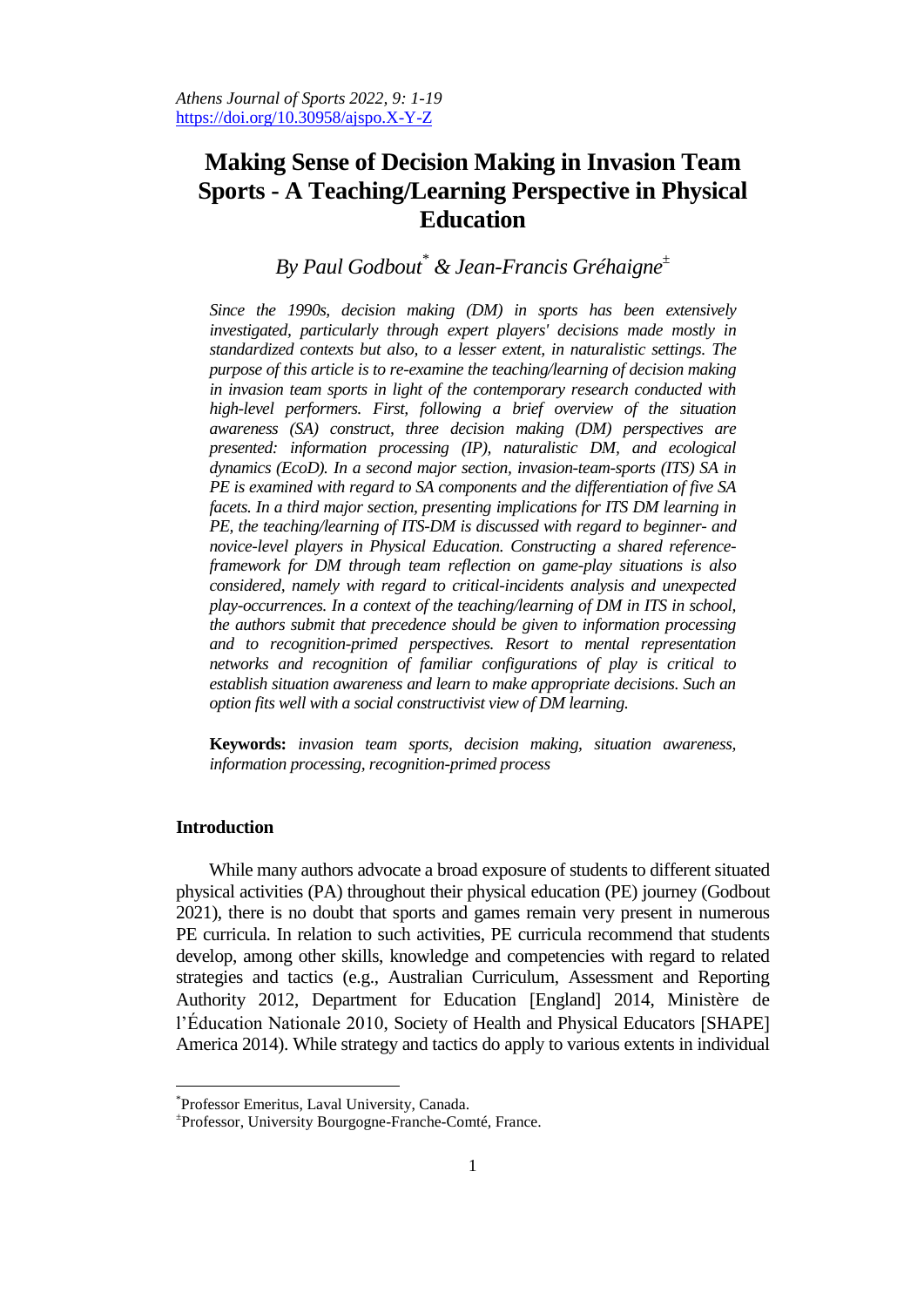and dual sports, these two constructs bear a particular significance in team sports, involving cooperation with teammates and opposition to opponents, both during attack and defense. Underlying and intimately linked to strategy and tactics is the notion of decision making; either while preparing for or during a match, players cannot avoid making choices, taking and enacting decisions.

In France, systematic interest for tactics and decision making in sports, as they relate to PE, can be traced back to the 1960s under the impetus of informed practitioners and PE teacher educators such as Robert Mérand, Justin Tessier and René Deleplace, themselves influenced by the German Friedrich Mahlo (1965, 1969) and the Romanian Leon Teodorescu (1965, 2013) (Bouthier 2016, Gréhaigne and Nadeau 2015). In England, the progressive development of the game-centered approach appears to have occurred in the 1970s (Thorpe and Bunker 1986), leading to the teaching games for understanding model and its "tactical awareness" and "making appropriate decisions" components (Bunker and Thorpe 1982). From then on, numerous game-centered approaches were developed in various countries (see Li et al. 2018, for a listing). In such studentand game-centered models, priority is given to game play in small-sided game setups and to tactical learning, technical skills being worked on as the need arises (Gréhaigne and Godbout 2021a). Before the 1980s, to the authors' knowledge, there was no formal and systematic PE instructional model for the teaching/ learning of tactical knowledge and decision making in sports in the USA, despite the fame of Muska Mosston's spectrum of teaching styles (Moston 1966) which could have opened a door, for instance, for the application of guided discovery and/or problem solving (now divergent discovery Sicilia-Camacho and Brown 2008) with regard to tactical/strategic learning in team sports.

Along with the development of game-centered instructional models, two student-centered pedagogical approaches have increasingly gained the attention of sport pedagogy researchers and practitioners, namely social constructivism (Bada 2015, Godbout and Gréhaigne 2021, Yvon and Zinchenko 2011) and nonlinear pedagogy (Chow 2013, Chow et al. 2007, Tan et al. 2012, see also an overview by Godbout and Gréhaigne 2020b, pp. 431–432).

In the 1980s, along with the increase of game-centered approaches, there developed a research area focused on decision making (DM) in sports and differences between expert and novice players with regard to knowledge-related sport performance (McPherson 1987). This era marks the beginning of an extensive and ongoing research undertaking to comprehend high-level players' decision-making process in sports. Over the last 40 years or so, there have been abundant publications on the subject as evidenced by reviews (e.g., Ashford et al. 2021b, Macquet 2016, Macquet and Fleurance 2006, McPherson 1994, Williams and Jackson 2019, Williams and Ward 2007).

The purpose of this article is to re-examine the teaching/learning of DM in invasion team sports (ITS) in light of the contemporary research conducted with high-level performers. First, following a brief overview of the situation awareness (SA) construct, three decision making (DM) perspectives are presented: information processing (IP), naturalistic DM, and ecological dynamics (EcoD). In a second major section, ITS SA in PE is examined with regard to SA components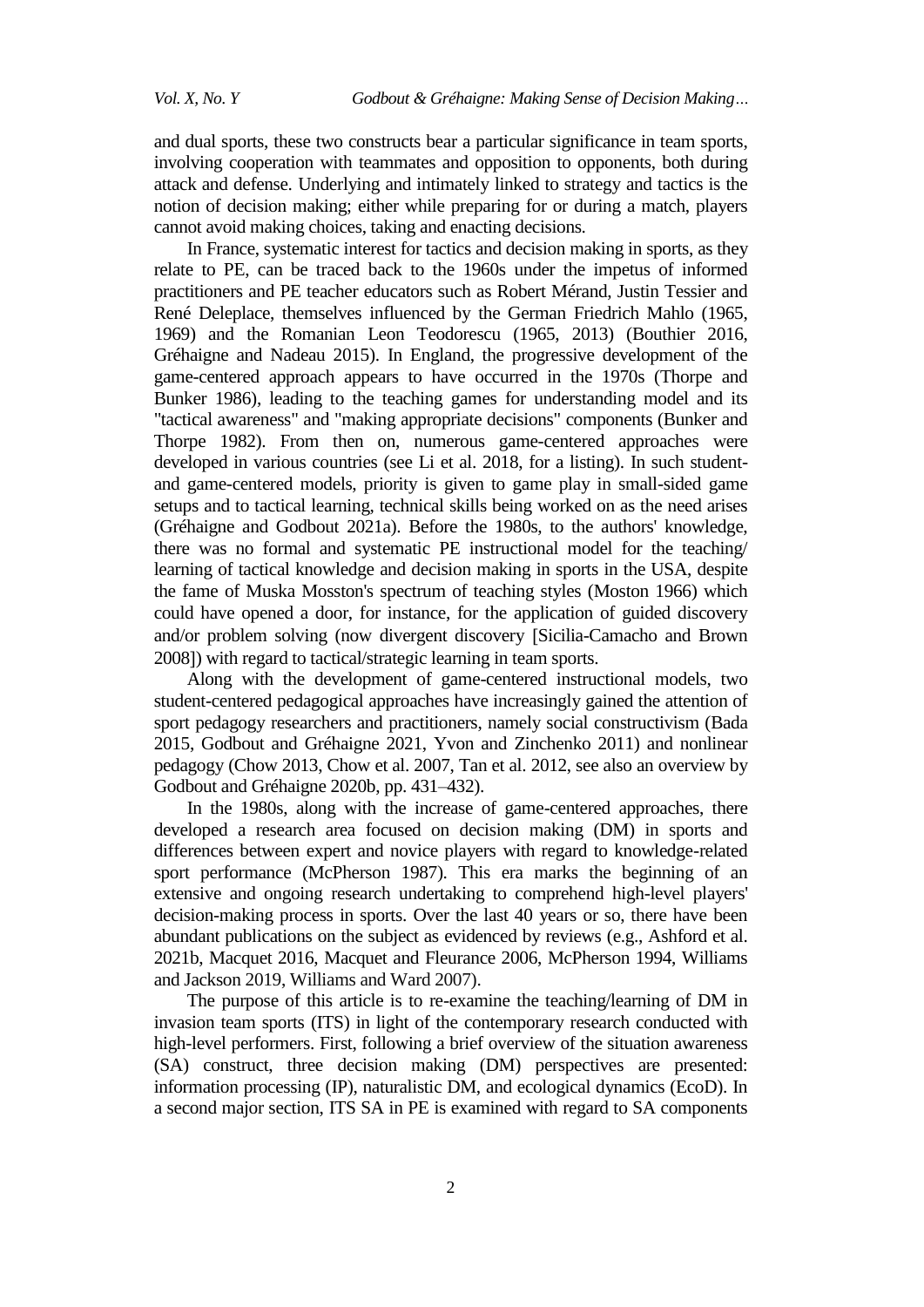and the differentiation of five SA facets. In a third major section, presenting implications for ITS-DM learning in PE, the teaching/learning of ITS-DM is discussed with regard to beginner- and novice-level players. Constructing a shared reference-framework for DM through team reflection on game-play situations is also considered, namely with regard to critical-incidents analysis and unexpected play-occurrences.

## **Three Decision-Making Theoretical Models**

With regard to the decision-making domain in sports, in an extensive review, Ashford et al. (2021b) recognized that three clear perspectives have emerged, born from different views of players' behavior: (a) information processing (IP); (b) ecological dynamics (EcoD; and (c) naturalistic decisionmaking (NDM). They wrote: "The crux of the debate typically revolves around a player"s access to memory representations in the decision-making process" (p. 1). While granting that both IP and NDM perspectives are based on a cognitive interpretation of the world, the authors felt that the two perspectives are sufficiently different to justify considering them as separate approaches with regard to DM in team sports (see authors' note 1). In this article, we will consider the three perspectives mentioned above, namely IP, NDM, and EcoD (Ashford 2021a, 2021b, 2021c). Readers will keep in mind, concerning such models, that conclusions were reached and reported with reference to diverse areas of endeavors including diverse sports, generally based on controlled situations as required by research standards to ensure internal validity of the results. With regard to sports, the models were developed to explain and predict decision making performed by expert players in high-level performance contexts. As stated by Ashford et al. (2021b, p. 2), "The presence of the three theoretical perspectives and their associated narratives presents problems for coaches [as well as PE teacher educators and PE teachers] attempting to use theory to inform their practice".

In coming sections of the article, the authors will attempt to present the core of each perspective. Readers will note that in each case, decision makers rely one way or the other on information perceived in their environment.

#### *Situation Awareness: A Premise to Decision Making*

Whatever the DM model considered, there has to be, as a prerequisite, some perception of a reality of interest calling for some remedial, maintaining or reinforcing action. Based on the work of Endsley (1995, [see also 2015]), Bedny and Meister (1999), and Smith and Hancock (1994), Macquet (2016) explored the notion of SA in sports. The SA construct relates to an individual's level of consciousness of the particular situation he is involved in, given that the situation calls for some action based on this individual's decision. As stated by Macquet (2016, p. 23), "Given an individual's limited perceptual and cognitive capacities (Simon 1996), this individual cannot understand all elements of the situation. He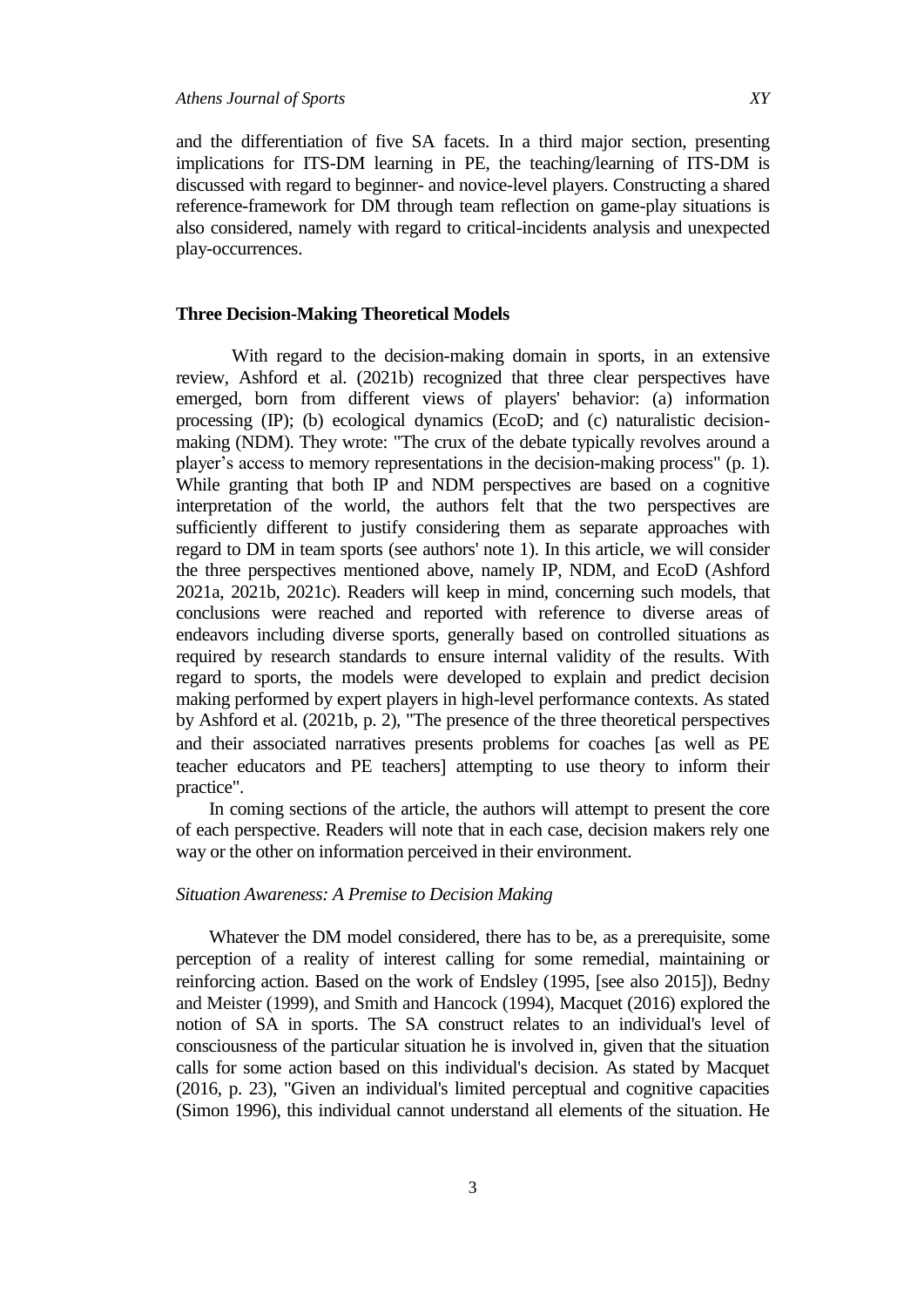must interpret elements that appear essential (Norman 1981). The SA concept makes it possible to highlight these essential elements taken into consideration by the individual at every instant" (translated in English by leading author).

Macquet's statement is closely related to Ochanine's (1978) operativerepresentation construct (Gréhaigne 2018, Gréhaigne and Godbout 2021c, Holgado 2011, Ochanine 1978, Weill-Fassina 2013/2016). Ochanine (1978, p. 63) wrote:

The representation is a certain informational complex attributed to an object. It is possible to see a same object in different ways. During action, the performer does not reflect an object in all the complexity of its properties, its attributions; from his informational baggage, the performer only actualizes relevant information that corresponds to the purpose of a given action (especially in the case of a performer faced with time constraints). This reflection that corresponds to the representation in action, I call it the operative representation. (Translated from French by the lead author) (see authors' note 2)

Whereas the complete reflection of objects in all the diversities of their accessible properties has been called *cognitive representation*, the construct *operative representation* relates to selected properties likely to ensure the best task result. In this case, the operative representation is considered to be a reflection of the *operative structure*, that is the most reliable structure of the object for a given task, meaning the structure that offers, with a minimum of possible relations, the maximum relevant information on the object. Should there be several possibilities for completing the task, experienced subjects will tend toward the most efficient operative structure called *optimal operative structure* (Holgado 2011).

Coming back to SA, Endsley (1995) operationally defined it as made of three hierarchical levels: "the perception of the elements in the environment within a volume of time and space, the comprehension of their meaning, and the projection of their status in the near future" (Endsley 1995, p. 36). Perception, understanding and projection lead to decision and action. In the context of ITS, elements of the environment to be perceived relate to position and movement (direction, speed, trajectory) of partners, opponents and the ball (or any analogous object) on the area of play. Understanding the meaning of the reality perceived calls for a frame of reference. Projecting (expecting, anticipating) the future status of selected elements calls for long-term memory and information-processing mechanisms or automaticity (Endsley 1995). Thus, the value of the decision made rests, for a great part, on the value of each of the three SA levels. In a sense, one may consider that a scaffold of the DM teaching/learning process rests on these three SA levels.

SA may be considered not only as an individual state but also as a shared or socially shared state at the team level. This construct has been addressed in relation with several labels: shared situation awareness (ShSA) (Endsley 2015), shared knowledge (Araújo and Bourbousson 2016), shared and coordinated cognition (Reimer et al. 2006), team situation awareness (TSA) (Macquet 2016), team cognition (Bourbousson et al. 2019, McNeese et al. 2015, Richards and Collins 2020), team coordination (Gesbert and Hauw 2019). More will be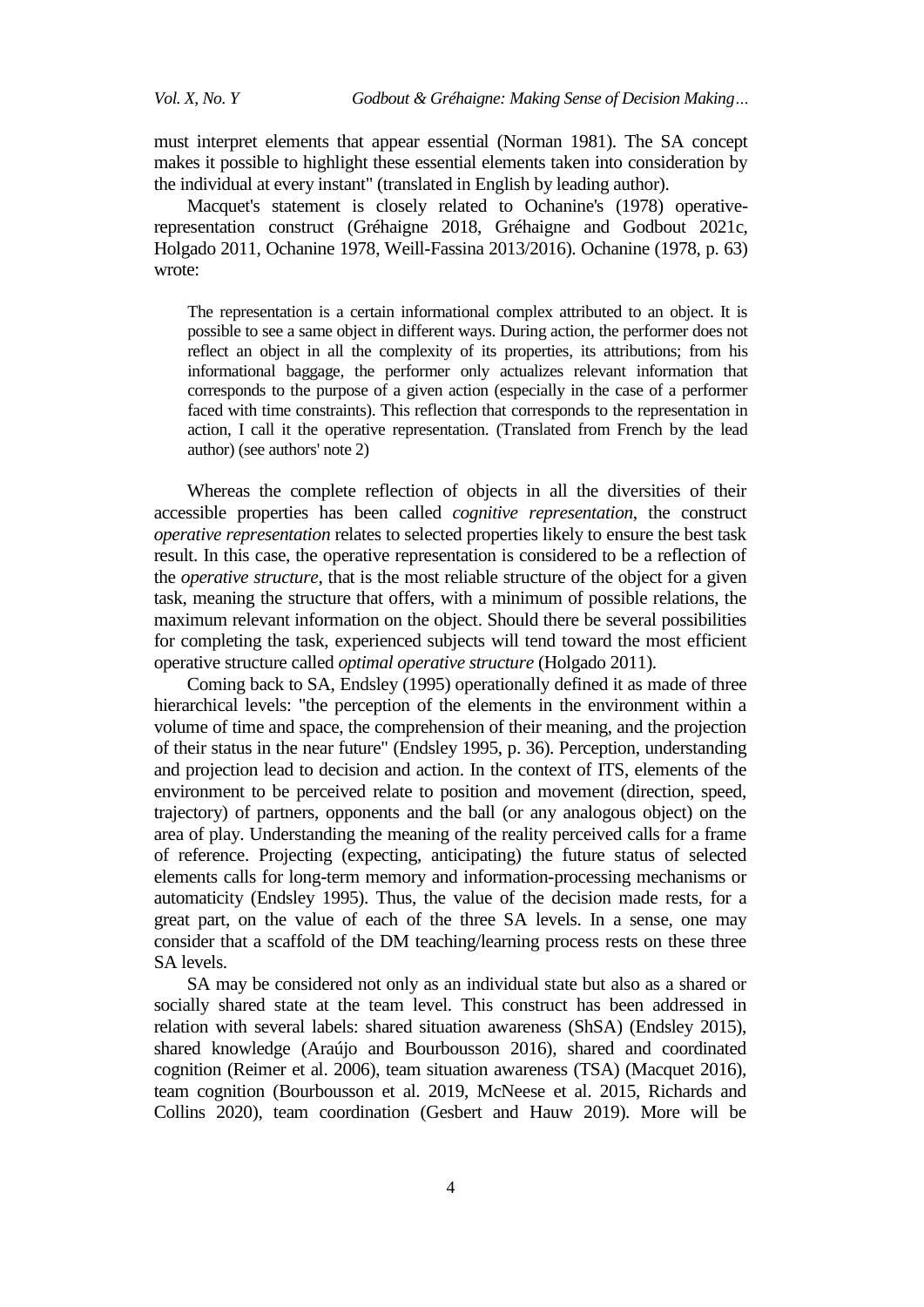discussed in a later part of the article (see section on differentiating facets of SA in ITS).

#### *The Information Processing Perspective*

The IP perspective considers DM as a conscious selection-process during which players display more or less efficiency in (a) extracting and processing cues from the environment, (b) recognizing and deciphering familiar configurations of play, and (c) anticipating probable changes in the environment. Players make decisions through a process of selection from mental representations (schemas), which have been formed over time and are stored in long-term memory (Araújo and Bourbousson 2016, Ashford et al. 2021b, 2021c, Moran et al. 2019). Such representations are described as chunks of procedural and conditional knowledge (or conceptual networks) representing collections of elements that have strong "ifthen" associations with each other (Moran et al. 2019). As stated in Araújo and Bourbousson (2016, p. 126), " $\ldots$  a key principle of cognitive science [is] that performance (whether individual or collective) is underpinned by the existence of a representation or schema, responsible for the organization and regulation of behaviours (e.g., Rentch and Davenport 2006)."

Based on a review of 16 IP studies, Ashford et al. (2021b, p. 12) reported that the decision-making process is encompassed by a player"s possession of specific key perceptual–cognitive skills, namely: "(a) the utilization of domain knowledge in perceiving informational cues ...; (b) the identification of global, salient and predictive cues ...; (c) rapid retrieval of knowledge from memory representations ...; (d) option generation ...; and (e) the role of intuition in the form of the take the first heuristic ...".

As defined by Musculus (2018, p. 272), a simple heuristic is "a strategy that ignores part of the information, with the goal of making decisions more quickly, frugally and/or accurately than more complex methods". The use of heuristics plays a crucial role in time-constrained situations.

#### *The Naturalistic Decision-Making Perspective*

Naturalistic DM is meant to explain performance in time-constrained situations. Klein and his collaborators (Klein 1997, Klein et al. 2010) submitted that "decisions are made through a recognition-primed process that alters from situation to situation according to the decision maker"s familiarity with the perceptual information available (visual, auditory, olfactory, etc.) and their context relevant knowledge base" (Ashford et al. 2021b, p. 2). The level of similarity between the perceived situation and a reference mental-representation of a situation is based on past experience. According to this theory, depending upon the extent to which the goals, cues, expectations and action responses are clear, DM may occur through one of three levels (Ashford et al. 2021b, Macquet 2016).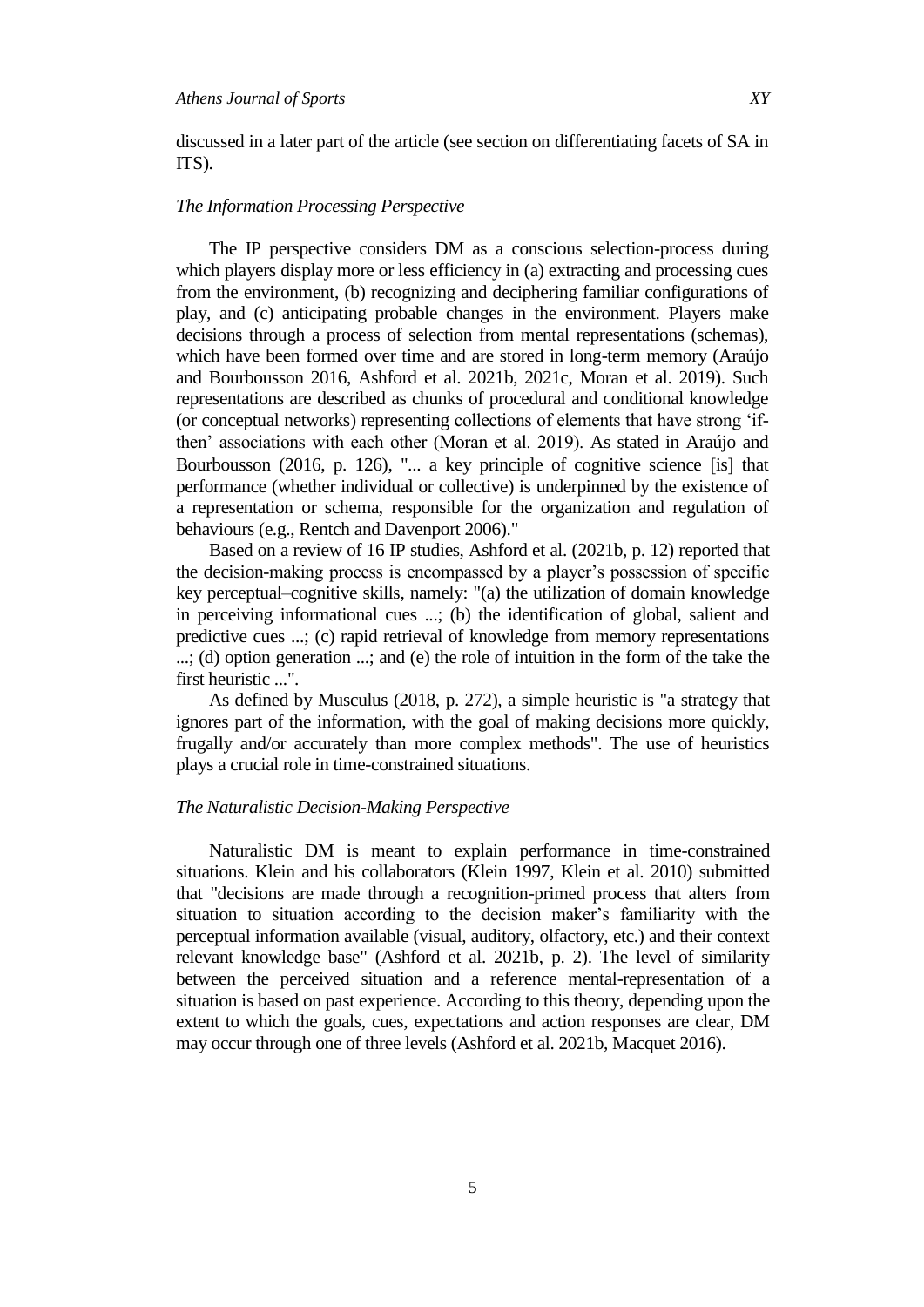- *Acknowledge a distinct or obvious correspondence* (simple match): the decision maker recognizes a situation as typical, goals, cues, expectations, and action response presenting themselves in an obvious fashion.
- *Diagnose the situation*: the information not being provided in a typical fashion, the decision maker, through mental simulation, needs to clarify the goals, cues, and expectations through a process of diagnosis to restore typicality and come to a decision.
- *Evaluate a course of action*: the information available (goals, cues and expectations) is recognized but a course of action does not immediately present itself. A solution is rapidly mentally simulated considering intended and unintended consequences, followed by a disregard or select decision.

Revisiting the RPD model with respect to high-level sport, Macquet (2016) considered two distinct DM contexts, one when a decision is not planned ahead, another when a decision is planned ahead. She also proposed to consider the DM process based on two distinct rationales: (a) adapting the decision to the context (whether the decision was planned or not); (b) adapting the context to the decision (when the decision was planned). Within this revisited RPD model, the three initial levels (or functions) defined above are integrated under a single rationale, adapting the decision to the context. A fourth level or function is called *modify the situation*, associated to a context when a decision was planned ahead (see Macquet 2016, Figure 6, p. 74). Thus, when a decision was planned ahead based on good anticipation, the typicality of the situation is recognized as a simple match; if on the other hand, the perceived situation is not as expected, there is a need for modifying the situation so it becomes typical. Such considerations bear consequences for strategic DM and tactical DM as will be discussed in a further section of the article.

#### *The Ecological Dynamics Perspective*

From an EcoD perspective, DM continually emerges from interactions between players and their environment, due to an ongoing reciprocal relationship between *perception of information*, which hampers or delays subsequent movement, and *action*, which provides new information. This interplay (coupling of perception and action) occurs in a dynamical context where decision-makers simultaneously face or manage *constraints* while staying watchful for or taking advantage of *affordances* (readers will note a connection with nonlinear pedagogy constructs [Araújo et al. 2006, Chow et al. 2007]). The school of EcoD contends that at the time of competitive performance, decision makers, under time constraint and others, react directly to information received from the environment rather than relying on a reference to mental representations retrieved from longterm memory (Gesbert and Hauw 2019). As stated by Buekers et al. (2020, p. 6), "an ecological-dynamical approach to tactics in sports rejects the representational notions of internal models and motor commands ... In contrast, it defines tactics as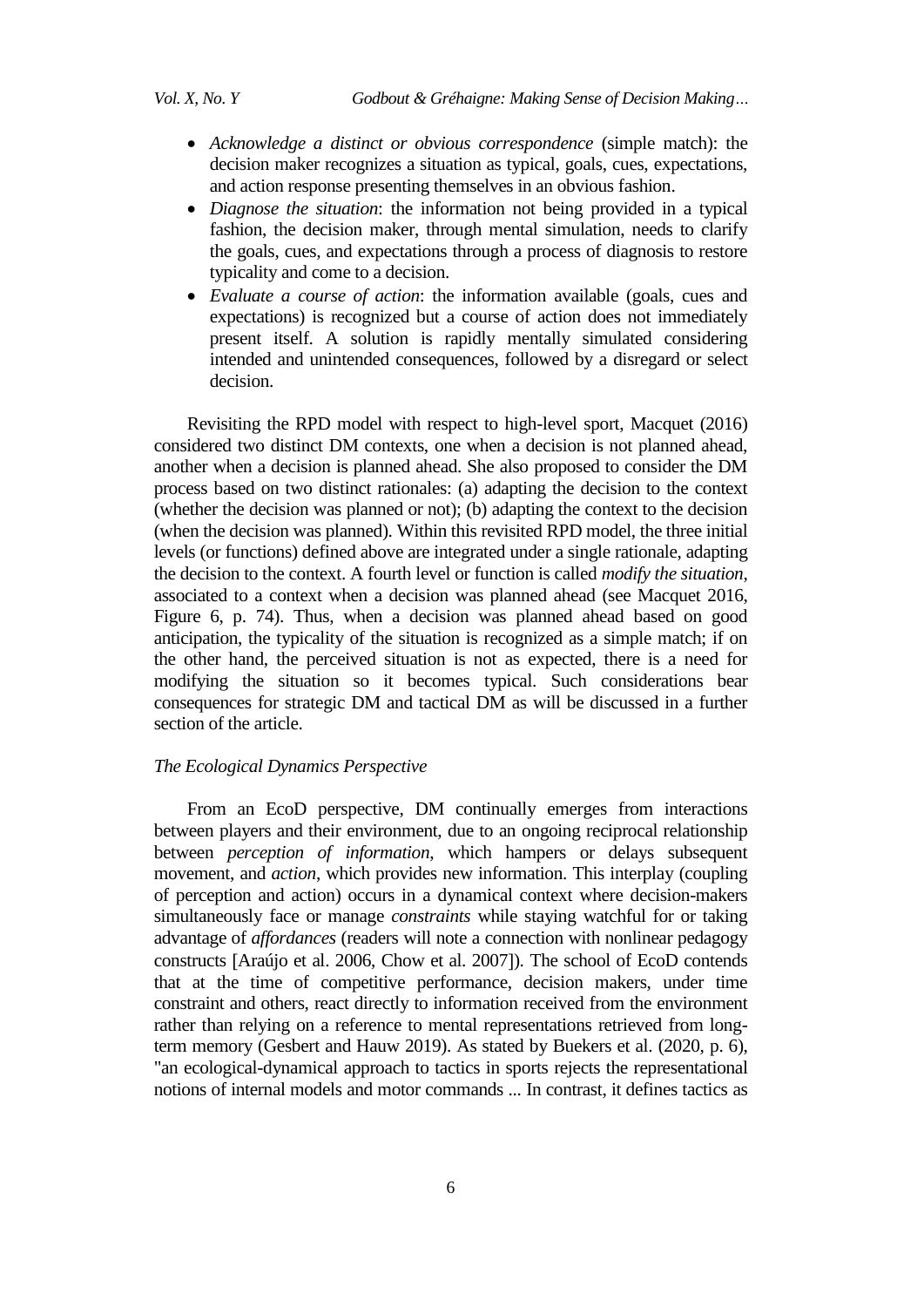behavioral settings characterized by the set of prevailing affordances or action possibilities to achieve the tactical goals".

From an EcoD point of view, team coordination may be interpreted in terms of collective affordances. "Collective affordances are sustained by the common goals of team members who cooperate to achieve group success. From this perspective, team coordination depends on the team"s collective attunement to shared affordances founded on a prior platform of (mainly nonverbal) communication or information exchange (Silva et al. 2013)" (Araújo and Bourbousson 2016, p. 133).

#### **Invasion-Team-Sports Situation-Awareness in Physical Education**

**Students construct their SA based on various cues drawn from their knowledge of the internal logic of ITSs and may experience different SA facets.**

## **Components of Situation Awareness in Invasion Team-Sports**

Invasion team-sports are among the most non-linear sport activities considered in the PE curriculum, to the point they may at times appear to be chaotic (Gréhaigne and Godbout 2014). As stated by Gréhaigne et al. (1999, p. 63): "Expressed in a nutshell, the idea for each player is to cooperate with partners in order to better oppose the opponents either while attacking (keeping one's defense in mind) or while defending (getting ready to attack)". Consequently, the DM process concerns both attack and defense and so does SA.

Due to their dynamic nature, ITSs have often been looked at as complex and dynamic systems (e.g., Stöckl et al. 2017). Gréhaigne and his collaborators discussed on several occasions the challenge of teaching and learning DM in team sports, offering the point of view of complex system analysis (e.g., Gréhaigne and Godbout 2014, Gréhaigne et al. 2001, Gréhaigne et al. 2010). While considering students' SA, it may be useful to refer to three different organizational levels: (1) the match organizational (MO) level, involving both teams; (2) the partialforefront organizational (P-FO) level, involving some of the players from both teams; (3) the primary organizational (PO) level, linking the ball holder and a direct opponent (Gréhaigne and Godbout 2013, Gréhaigne et al. 1999). Thus, the *rapport de forces*, which "refers to the antagonist links existing between several players or groups of players confronted by virtue of certain rules of a game that determine a pattern of interaction" (Gréhaigne and Godbout 2014, p. 98), may be looked at as involving both teams, two sub-groups of players, or eventually two specific players. Obviously, the more players are involved in the organizational level of interest, the more difficult it becomes to target specific meaningful clues in time-constrained conditions. Readers will note that in small-sided games involving 4 or 5 active players, we will consider only two levels, the MO level and the PO level.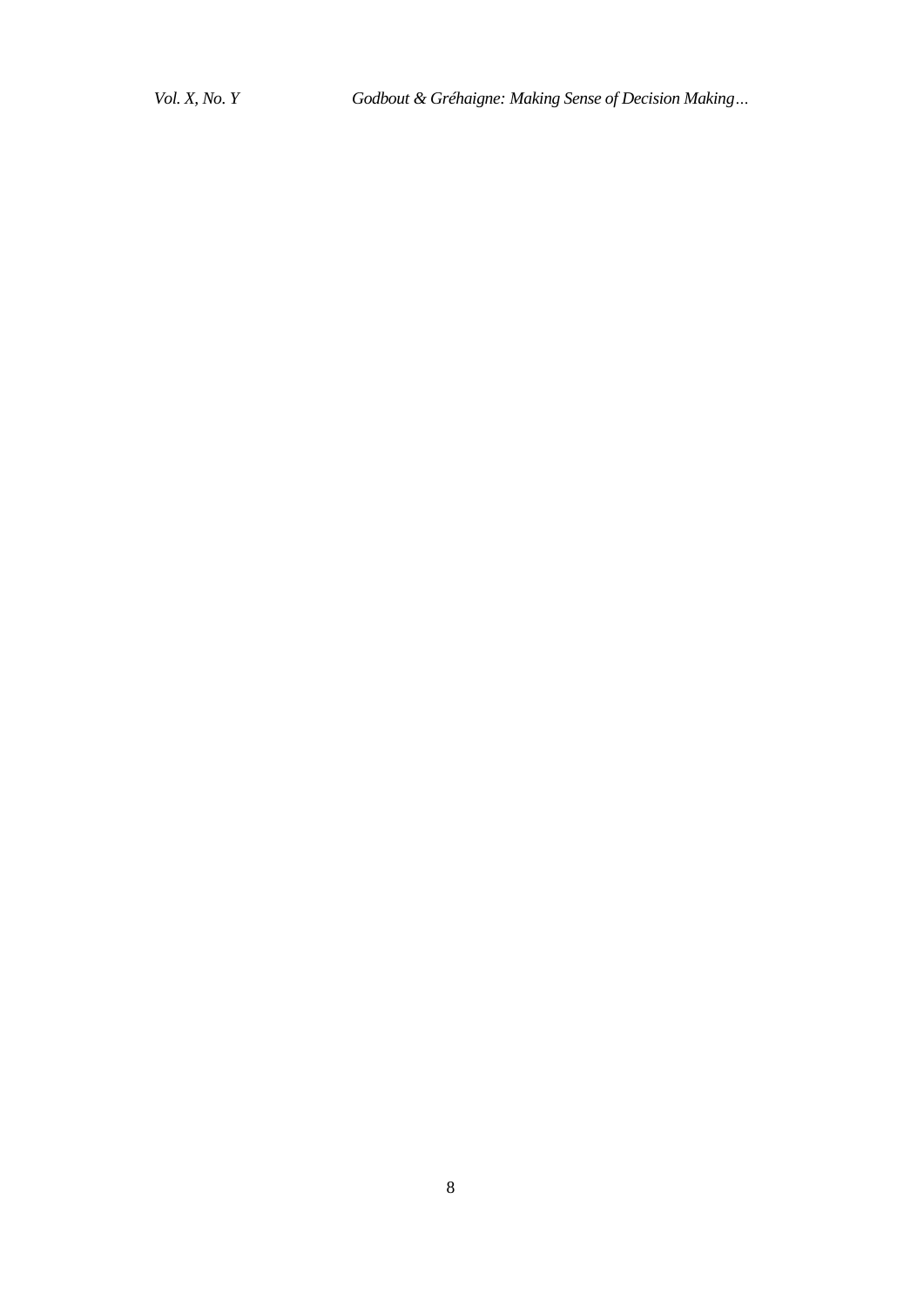Having in mind (decision wise)

*Background references* - particular rules of game play in smallsided format - offensive and defensive matrices

configurations of

- tactical representation

*Evolution of game play*

- score - time to play - attacking - counterattacking - defending - losing or regaining possession of the

ball

of play - prototypical

play

library - player's physical resources - competency networks - agreed upon strategy - common frame of reference - actual rules of the game



Expansion (EP-S)

players - path, speed and trajectory of the object fought for

configuration of

*At PO level* - opponent's posture, speed, direction

actual

play

feints - eye movements - pass opportunity

**Figure 1.** *Components of SA in ITS with Time Constraint at Play (Adapted from Gréhaigne 2018)*

In the context of ITS, at the match organizational level, students' SA may concern the position (on the pitch or court), movement, trajectory and speed of all players and the object fought for (be it a ball, a hockey puck, a frisbee, etc.). Related constructs are: the actual configuration (play patterns); the effective playspace (EP-S) (defensive [DEP-S] and offensive [OEP-S]); the elastic state of the system (contraction, expansion); the collective strategy agreed upon; the rapport de forces and the competency network of each team; the actual rules of the game, given that it is generally played in a small-sided format (Figure 1). At the partial forefront and/or primary organizational levels (Gréhaigne et al. 2001), more direct confrontations may take place and bring about more focused SA on the part of the

Paths, speed and rajectory of the ball

Cooperating to defend Man-to-man logic Zone logic

**Defending target** 

Going

backward

players directly involved, watchful of opponents' posture, moves (feints), eye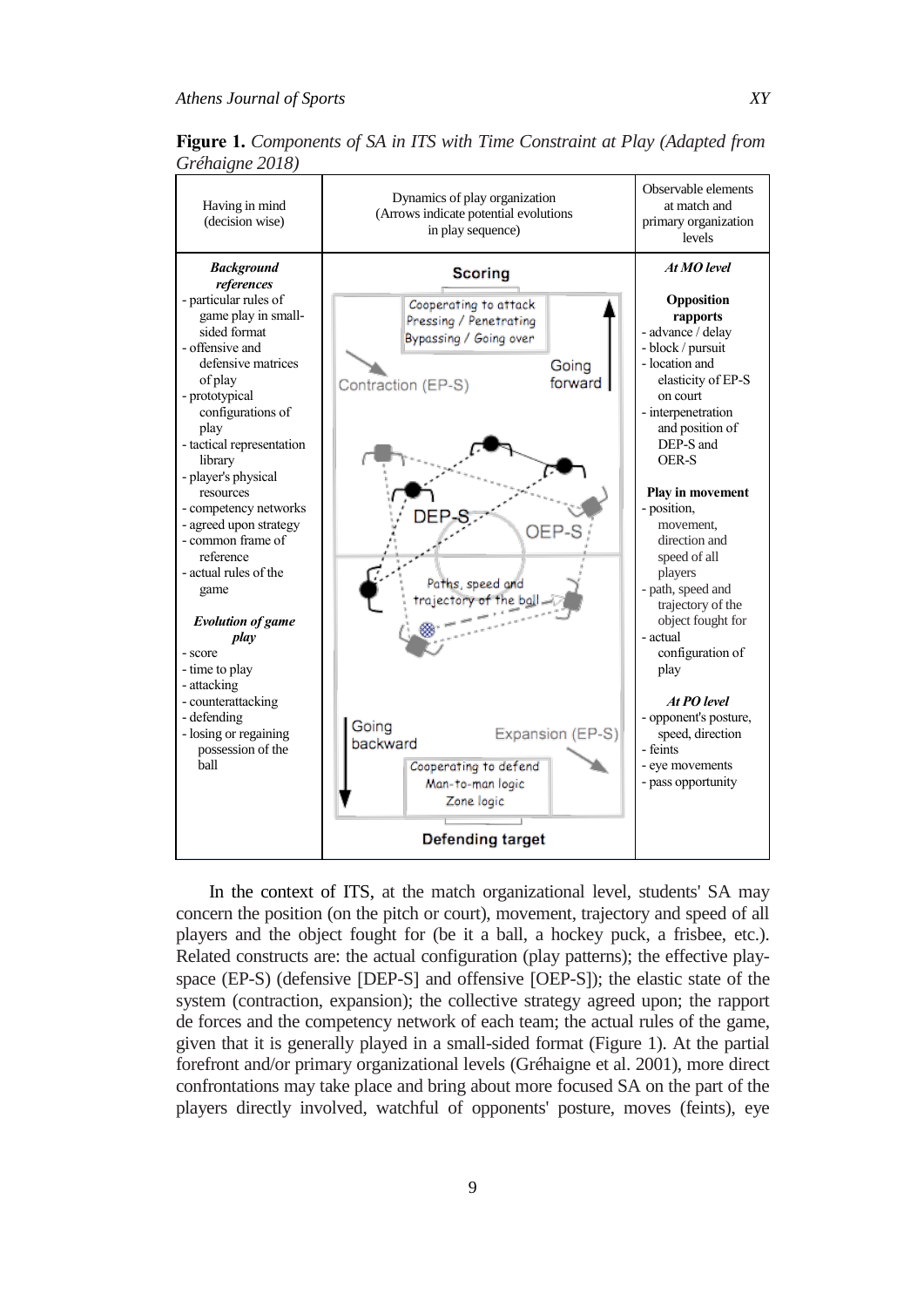movements, in addition to background knowledge of immediate opponents' and partners' competencies and of predetermined strategies. Depending upon who becomes aware of a particular situation, the importance or significance of different aspects may vary depending on the individual concerned, as we will see below.

#### *Differentiating Facets of Situation Awareness in Invasion Team-Sports*

At this point, SA will be examined from two distinct perspectives: (a) its time dimension, considering tactical DM (concurrent to game play) and reflection on prior DM (done after actual game play); (b) its social dimension, considering students' individual SA and shared or socially shared SA (a collective SA involving several members of a team). Thus, on the one hand, one may speak of *current SA* and *reflected SA;* on the other hand, one may speak of *individual SA*, *shared/distributed SA*, and *socially-shared SA*.

- *Current Situation Awareness* (CSA). Unless specified otherwise, discussions about SA usually concern current SA leading to tactical DM. Although CSA is primarily thought of with regard to players actually involved in game play, it may also concern outside interested observers, such as teammate-observers from both teams and the teacher (see Figure 1). In competitive contexts, CSA might also concern independent informed onlookers (scouts and analysts for instance).
- *Reflected (Deferred) Situation Awareness* (RSA)*.* Reflecting on prior game play is a pedagogical strategy that makes it possible for players to evoke reminiscences of last encounters and, through convergent and/or divergent thinking (Godbout and Gréhaigne 2021), assess the strategic or tactical efficiency of choices made. In order to do that, learners need to visualize significant game-play situations encountered, creating a form of reflected SA (Figure 2). Feedbacks from involved observers will provide additional cues to support players' RSA, as it has been seen during student debatesof-ideas following game play (Gréhaigne and Godbout 2021).
- *Primary Situation Awareness*. SA experienced by decision-makers (the players in action) may be considered primary in the sense that it bears a significant weight on the decision that needs to be made (current-related SA) or the decision being reflected on (reflected-related SA).
- *Distributed Situation Awareness*. SA independently experienced by observers and communicated to the decision maker(s) will be considered as distributed. Obviously, given the unlikelihood or impossibility to do so concurrently to actual game play, sharing one's SA with teammates will occur at times of further reflection on past situations and decisions. Although occurring after action, this shared SA may be seen as a form of distributed SA (Endsley 2015, Salmon and Plant 2021).
- *Socially Shared Situation Awareness*. "... socially shared regulation of learning refers to processes by which group members regulate their collective activity. This type of regulation involves interdependent or collectively shared regulatory processes, beliefs, and knowledge (...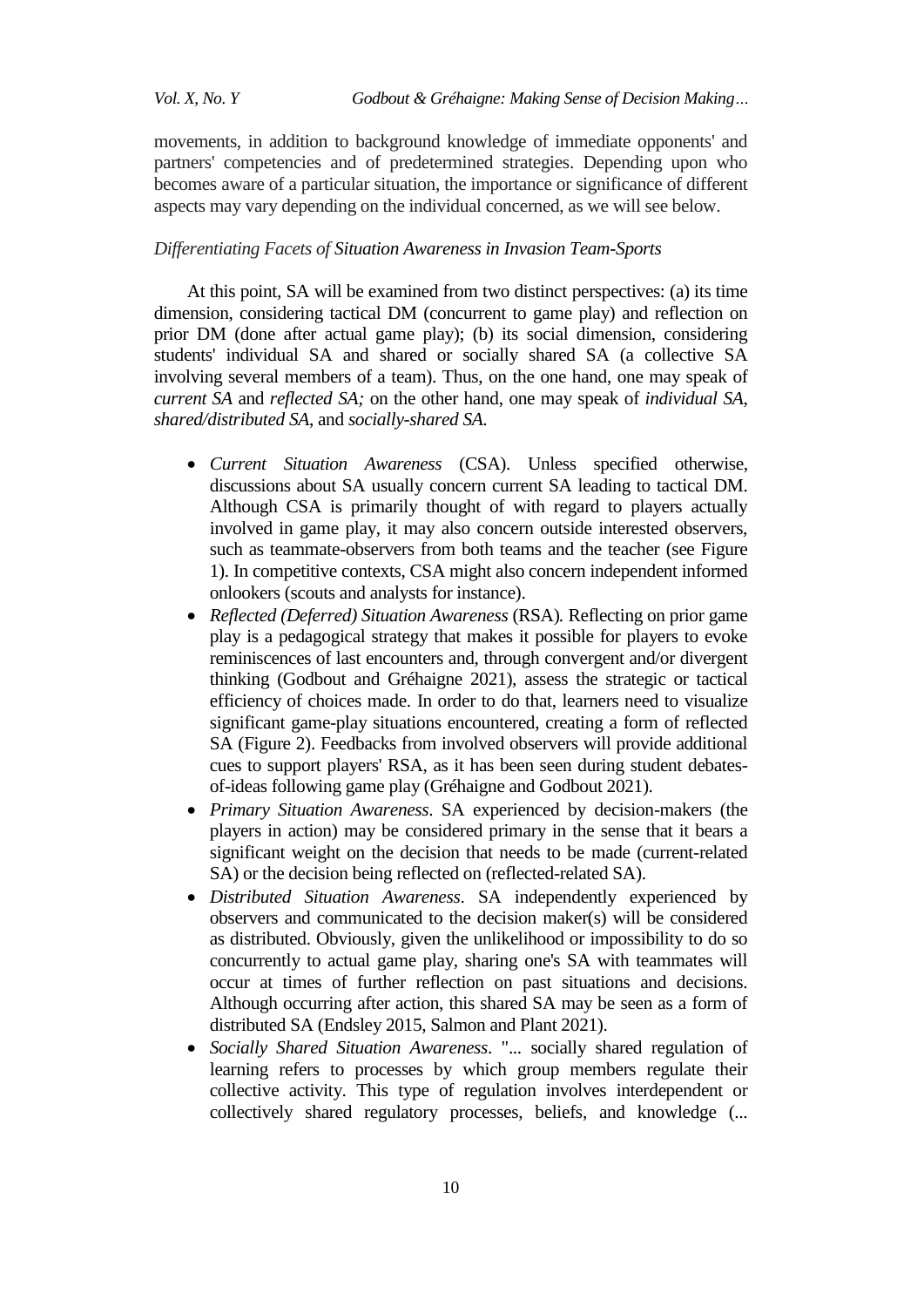metacognitive decision making) orchestrated in the service of a coconstructed or shared outcome" (Järvelä et al. 2013, p. 269). By analogy, one may envision the progressive development of team SA (see earlier discussion in section "Situation awareness: a premise to decision making"), or socially shared SA within a group of student-players who construct their decision-making capacity through successive debates interspaced with game-play setups and concurrent observation by teammates (Godbout and Gréhaigne 2020a, Godbout and Gréhaigne 2021, Gréhaigne and Godbout 2021a).

**Reflection on situation awareness** (deferred awareness) **Focus of**  (grey zone illustrates the reminiscence **reflection** of the situation reflected on) *Specific*  Teacher *reference situation* - ball loss - ball recovery - attack - counterattack - defense Debate following - point(s) scored game play by the team S3 - point(s) scored E<sub>3</sub> against the team - etc.  $554$  $E1$ *Awareness contribution to the exchange* - primary SA (specific Small-sided player) game - distributed SA (from teammate player and/or observer) - building S-Sh SA from common cues - teacher's SA

**Figure 2.** *Reflected SA Involving Players and Teammates Observers, from Teams E and S, with no Time Constraint (Adapted from Godbout and Gréhaigne 2021)*

Students' reflection on their SA level and the cues that draw their attention may lead to a metacognitive dimension of SA. Students may think back on the more or less effectiveness of their SA depending upon the organization level they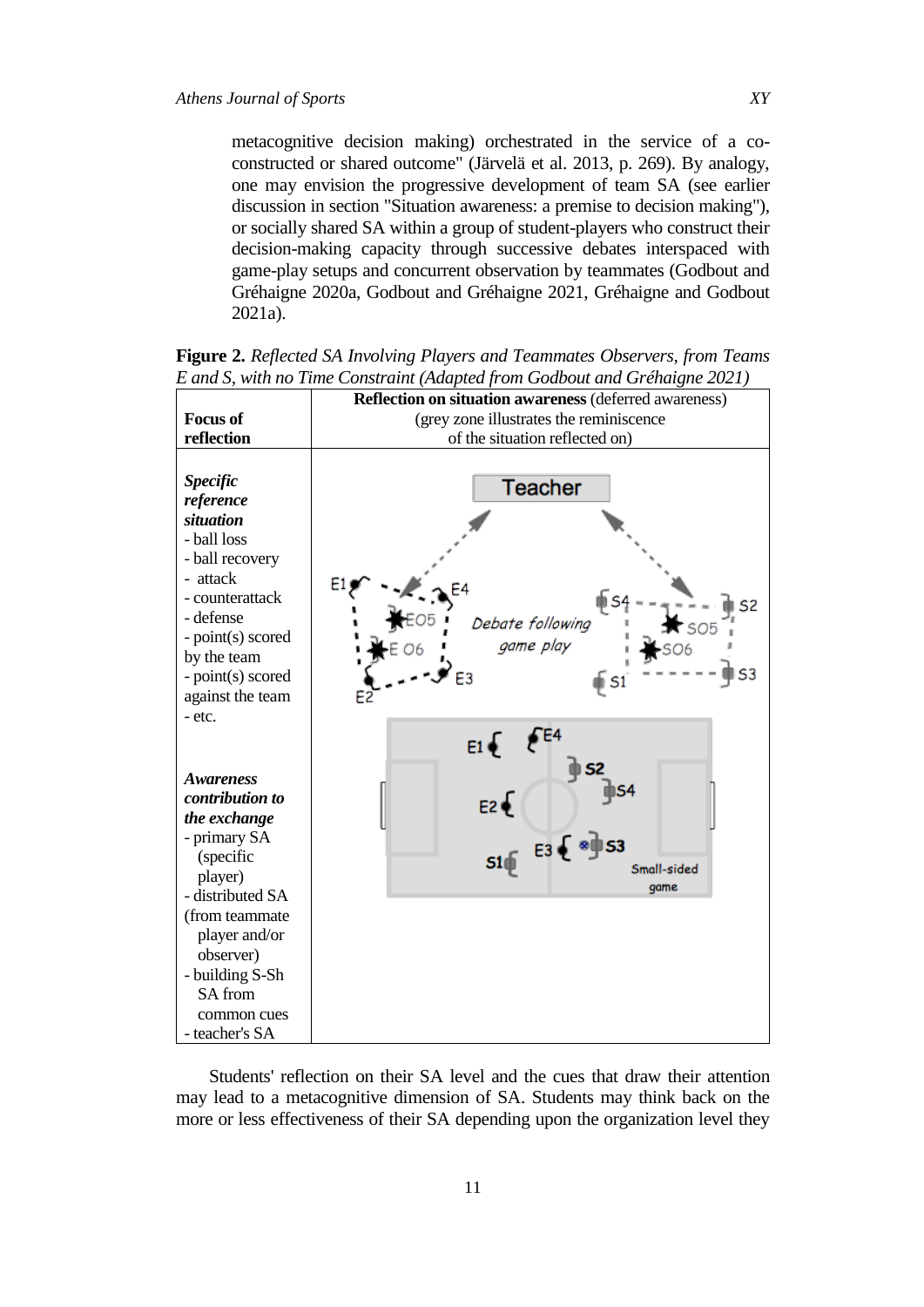tend to focus on and the clues that prove to be both most useful and less time demanding. Time constraint is a major characteristic of ITS, particularly at the forefront and primary organizational levels. Time management is also crucial in the case of current SA in the sense that if players do not remain dynamically aware of the evolution of game play, they will pay a high price for reading the play in the last instant. This dynamic dimension of SA is discussed hereafter.

## **Implications for Invasion Team-Sports Decision-Making Learning in Physical Education**

Considering students' learning of ITSs in school implies a beginner/novice perspective and having students develop a common frame of reference through reflection on their team SA.

#### *A Perspective with Regard to Beginner- and Novice-Level Players*

Given the characteristics of the three DM approaches discussed earlier, we submit that in a school teaching/learning context, both IP and NDM perspectives may be of interest. The instinctual level of DM considered in the EcoD perspective does not, in our view, fit with the social constructivist feature of DM development in beginner and novice players. It may well be indeed that endowed with hundreds if not thousands of hours of practice, expert players have developed, experienced repeatedly and embodied so many representations that these have become part of a sub-conscious level of awareness leading to what we have labeled instinctual. Having beginners and novice players develop decision-making capacities in a PE context represents a totally different challenge. In a learner-centered and social constructivist context, we will consider that three complementary teaching/ learning strategies are concerned (Gréhaigne and Godbout 2021a):

- A game-play setup, where matches are played in a small-sided game format with adaptations implemented in order to modify various constraints of game play.
- A student-observer setup, where teammates observe the unfolding of the game-play setup, based on agreed upon observational variables.
- A subsequent debate-of-idea or student-exchange setup, where players and observers of a same team reflect on the last match and plan future actions.

Through alternatively and purposefully experiencing game play, observing it and verbalizing about it (sharing reflectingly SA episodes, reflecting on decisions made and related results, planning game-play actions), students collectively regulate their learning and construct mental-representation networks to be used for further DM.

We have mentioned earlier that a scaffold of the DM teaching/learning process may rest on the three SA levels laid out by Endsley (1995), meaning perception, comprehension, and projection. Achieving meaningful **perception** of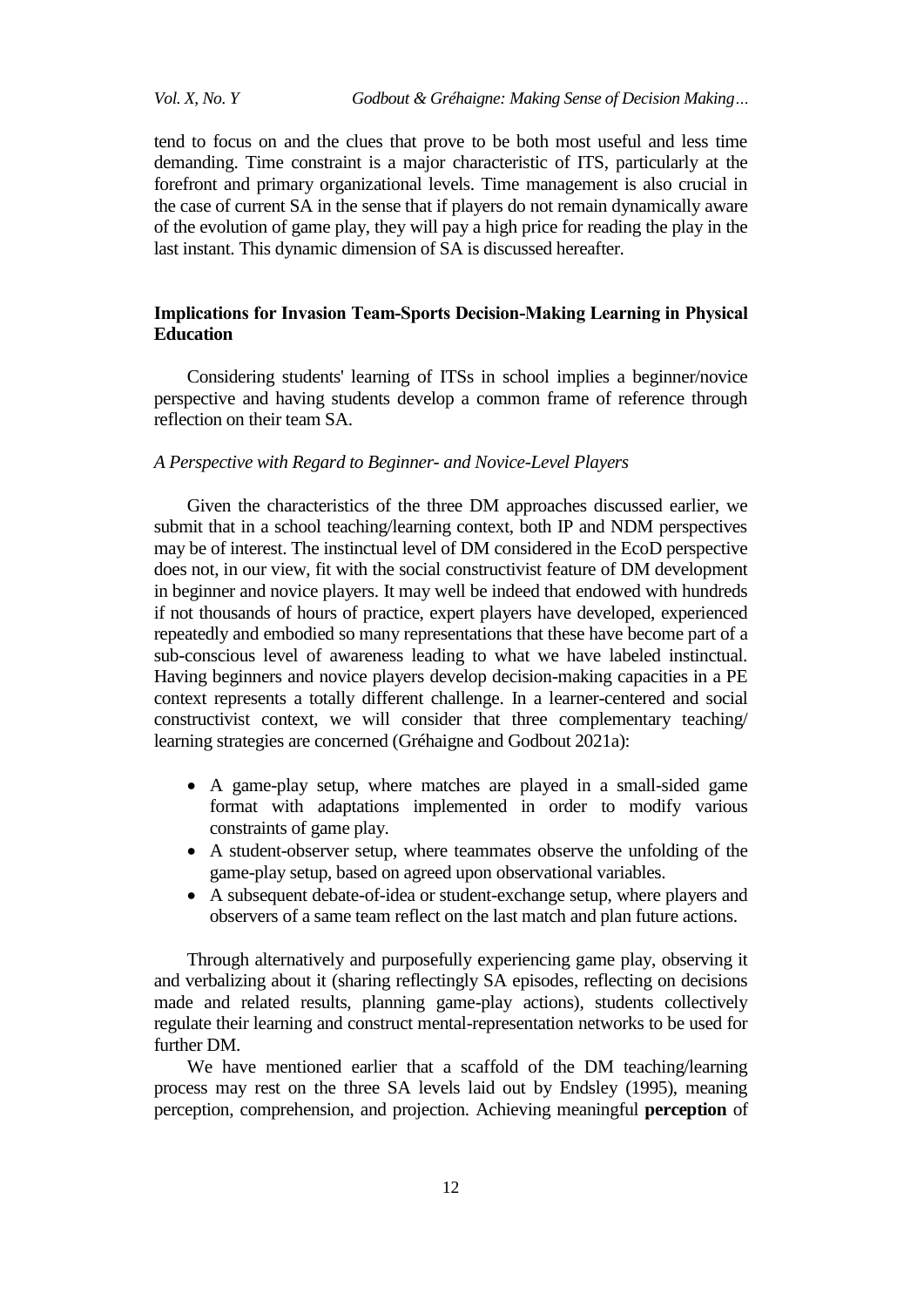game play implies a frame of reference, hopefully shared among teammates, players and observers. While after years of practice expert players base their perception on a selected number of clues, students need to construct such a frame of reference based on successive iterations of game-play/observation, verbalization, strategy planning, testing and reflecting. Stored representation knowledge about constructs such as offensive and defensive matrices of play, dynamic organization of play (prototypical configurations of play, effective playspaces), competency networks, (Gréhaigne and Godbout 2014) will serve as background to analyze and eventually give precedence to and focus on specific elements of the situation. **Comprehending** (understanding, making sense of) the situation at hand implies making connections between mental representations, taking notice of momentary dynamic constraints and affordances (interpreting perceived realities as good or bad, promising or unfavorable). Through these successive iterations mentioned above, students accommodate and adapt, two meaningful steps in the construction of tactical knowledge and DM competency. As stated by Godbout and Gréhaigne (2021, p. 54), "Through exchanges with teammates, hypotheses, verifications and confirmation through game play, players *understand* that a given reality differs from what they thought and readjust their schemas accordingly; they learn through accommodation". Finally, **projection** implies a willingness and capacity to visualize the consequences of plausible decisions. Memory stored if-then algorithms (conditional knowledge) solicited through convergent thinking will be used to make a decision. Gréhaigne and Godbout (2021a, p. 562) have recently written "During the match, faced with unexpected evolution of game play and under time constraints, students can no longer rely on thoughtful tactical reasoning. They need to resort to stored procedural tactical knowledge and be able to anticipate opponents" and/or teammates' moves (Gréhaigne et al. 2001, Taylor 2016)". Readers may refer to Godbout and Gréhaigne (2021, pp. 54–58) for a more elaborate discussion on understanding game play, game-play intelligence and tactical thinking.

## *Team Reflection on Game-Play Situations: Constructing a Socially Shared Reference Framework for Decision Making*

## Narrowing the Range of Information Cues

One key aspect of developing SA is learning not to get flooded with information. Research has repeatedly shown that experts players make decisions based on much less cues than beginners or even novices. Inversely, one may conclude that beginners and even novices need to learn focusing on a limited number of cues. As mentioned before, learners need to progressively evolve from a cognitive representation of situations of play, overflowed with cues of all kinds, toward an operative representation ridden of accessory information and limited to the most meaningful (given the task at hand) and the less numerous cues, a characteristic labeled terseness by Ochanine (Holgado 2011). For instance, discussing the reference to experienced configurations of play (a primedrecognition process), Caty et al. (2007, p. 106) wrote "A good solution implies pinpointing a few characteristics of the configurations of play, a partial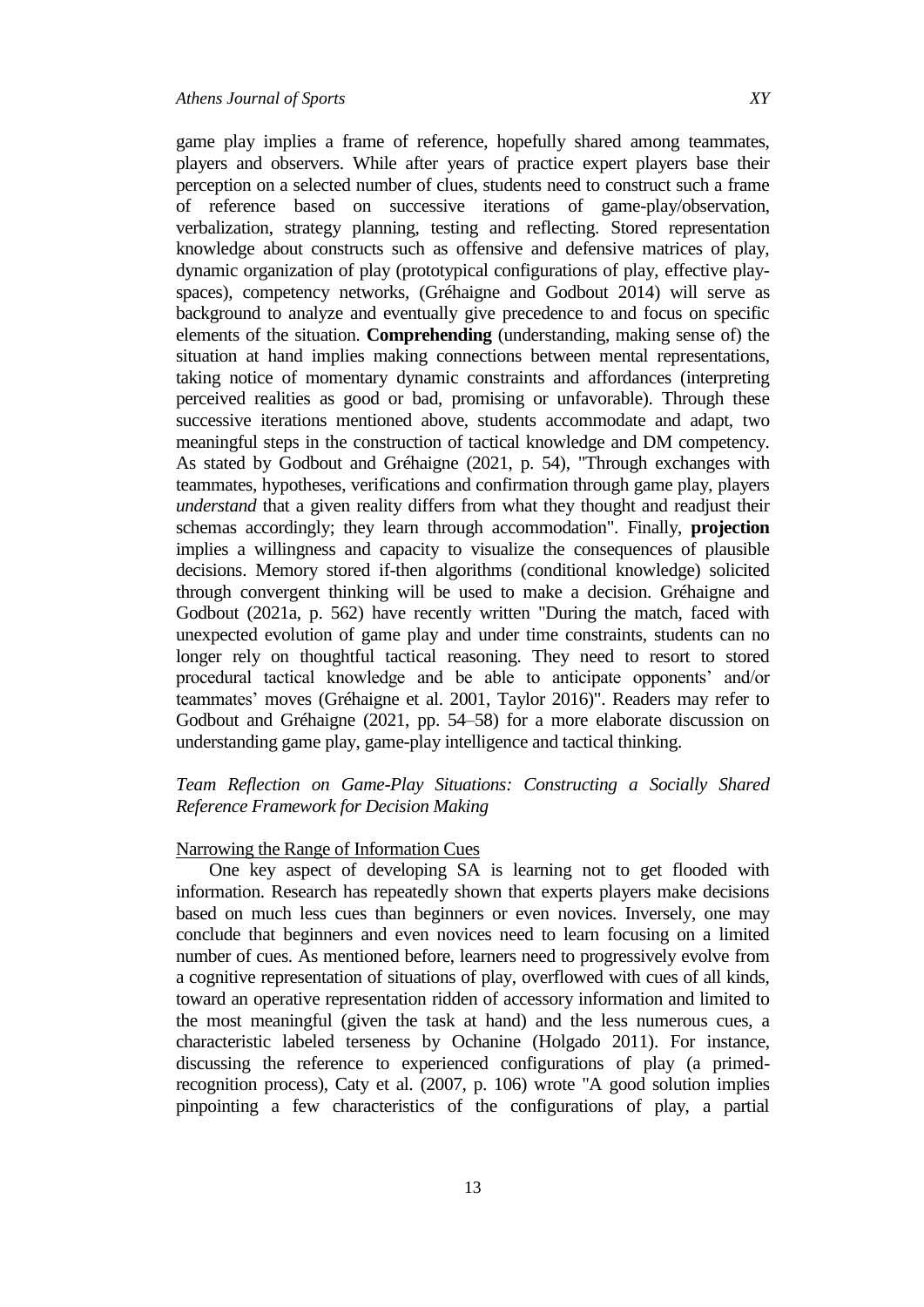arrangement of elements that will assemble all essential relations and only those". Moreover, in an ITS context, having each player and teammate-observer develop an individual operative representation, thus an individual SA, would soon lead to havoc. There is need for the development of a common SA reference framework.

#### Constructing a Socially-shared SA Reference-framework

In a PE context, ITS-SA concerns student players, student observers, and their teacher (Godbout and Gréhaigne 2021, Figure 1, Gréhaigne et al. 2001, Figure 4). Given the student-centered and socio-constructivist perspective of this article, we will focus more particularly on student-players' and student-observers' SA although, in reflected SA situations, the teacher may at times contribute to the exchange (see Figure 2 in this article). Considering the dynamic nature of ITSs, it is understood from the start that players' and observers' SA is also a dynamic state. As stated by Endsley (2000, p. 6), "The dynamic aspect of real-world situations is a third important temporal aspect of SA. The rate at which information is changing is a part of SA regarding the current situation, which also allows for projection of future situations." It follows that while one's SA at a given instant leads to a decision "a" and an action, it will evolve to another SA following the action. It also follows that this new SA may serve to make a further decision "b" and/or to reflect on the appropriateness of decision "a". The dynamic SA players and, to a lesser extent, teammates-observers, are involved with may be analogically compared to a car driver's SA as this individual keeps constantly glancing around, keeping informed of the dynamic environment and ready to take action if and when appropriate.

In teaching/learning setups where all teammates engage in a debate or an exchange following game play, reflection on action may well be conducive to the building of shared reflected SA among members of a same team. Then, respective players' and observers' frames of reference may progressively include common elements, leading to team cognition and team coordination (see references in earlier section "Situation awareness: a premise to decision making"). Reflection on action may be enhanced with the use of critical incident theory. As stated by Kain (2004), "it is interesting that the critical incident technique has been used as a means for reflection and enhanced understanding apart from its use as a research tool". Its framework is aimed at elucidating decision-making processes and increasing problem-solving skills (Wijaya and Kuswandono 2019). Examples of critical incidents may concern ball losses, ball recoveries, goals (pro or against), etc. The quality of the team's reflection on selected play-situation will rest on students' language and tactical understanding (see Godbout and Gréhaigne 2021 for a discussion on game-play language and game-play intelligence).

As discussed by Godbout and Gréhaigne (2020a), students' learning style (in terms of level of field dependency / independency) may influence their SA. Also, students may metacognitively react differently to various aspects of the game-play situation reflected on, sensing or realizing that, in their mind, some cues bear more significance than others (Cohen et al. 1996). Constructing a socially-shared SA reference-framework does not exclude a pairing with distributed SA.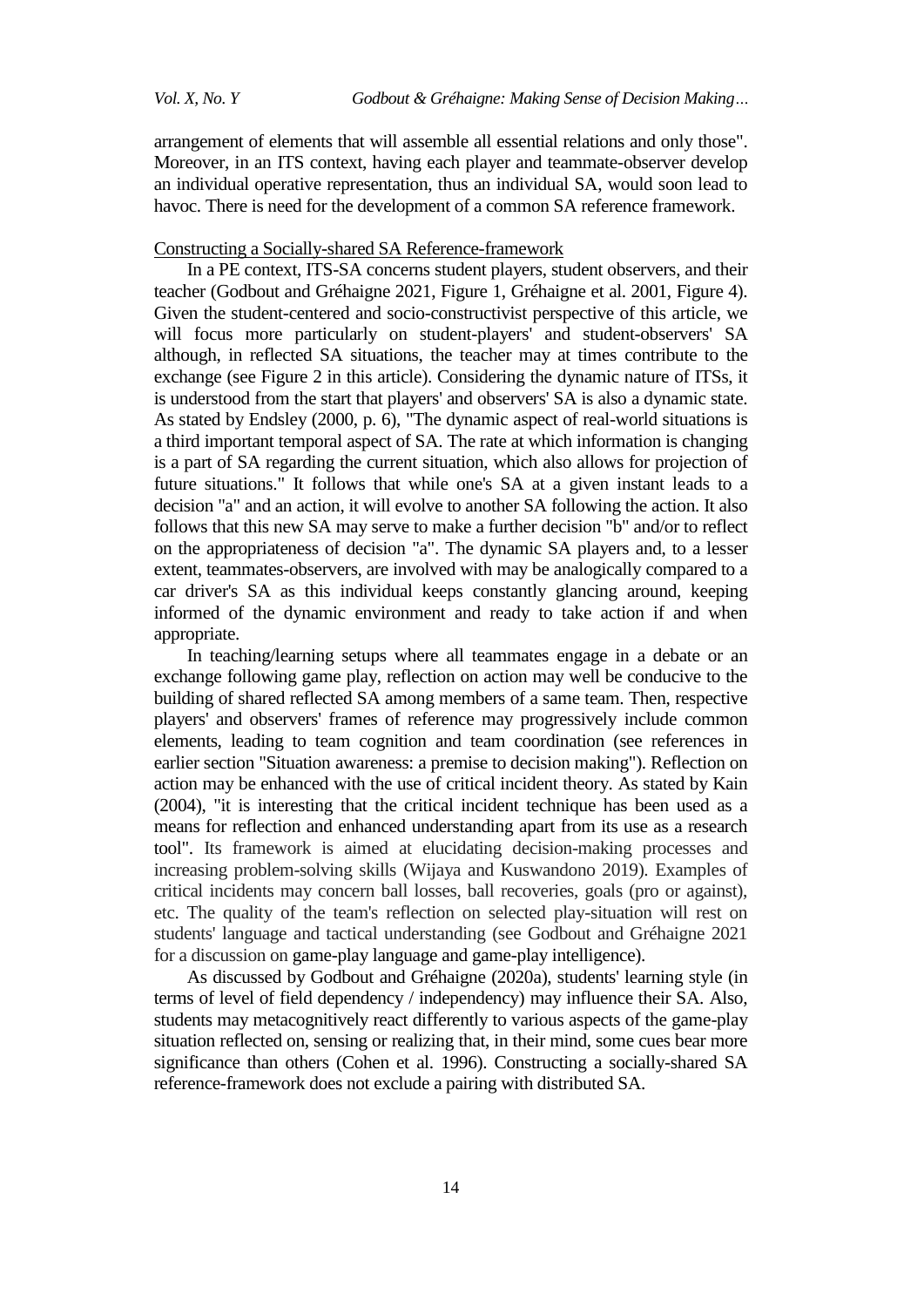#### Dealing with Unexpected Occurrences

An intrinsic characteristic of ITSs is the opposition relationship between the two teams involved in a match. The dynamic nature of the encounter entails, for instance, a constant reversibility of attack and defense, creating unexpected occurrences. Such occurrences have been labeled *emergent phenomena* in the French literature (Walliser 1977). Emergent phenomena are unexpected, even unexplained phenomena that take the shape of original entities (e.g., play actions in ITSs). Such an emergence (caused for instance by a ball loss for some players and a ball recovery for others) may bring about a more or less profound disturbance in the encounter. Unexpected game play occurrences constitute perfect examples of critical incidents that may be reflected on based on players' and observers' deferred SA. Sharing collectively individual SAs may then facilitate an understanding of the phenomenon.

## **Limitations**

In our opinion, there are two limitations to this article. First, a discussion about the social construction of SA would normally deserve a more extensive analysis of the contribution of learners' game-play language and verbalization. Given elaborate discussions on student's exchanges, game-play language and game play intelligence related to ITSs published in recent years (namely by Godbout and Gréhaigne [2021], by Gréhaigne and Godbout [2021a], and in Gréhaigne and Godbout 2021b) and cited in this article, the authors felt that covering this aspect of team SA construction would be redundant.

A second limitation lies in the fact that this article is focused on DM as a punctual moment in game play, along with its related SA. Reflecting repeatedly on such occurrences should hopefully bring students not only to make sense of particular game-play situations but to make sense of the game all together, meaning the internal logic of the sport concerned. Discussing sensemaking of the logic of the game as a whole, in addition to DM in game-play action, would have been much beyond the scope of a single article.

#### **Conclusion**

This article has examined three perspectives for decision making in sport. In a context of the teaching/learning of DM in ITS in school, the authors submit that precedence should be given to information processing and to recognition-primed perspectives. Resort to mental representation networks and recognition of familiar configurations of play is critical to establish situation awareness and learn to make appropriate decisions. Such an option fits well with a social constructivist view of DM learning. Reflected and socially-shared situation awareness may be seen as a powerful construct to make sense of one's DM and improve it. Iterations of (a) game play followed by (b) exchanges with teammate-observers and (c) reflection on both situation awareness experienced and related decisions are viewed as an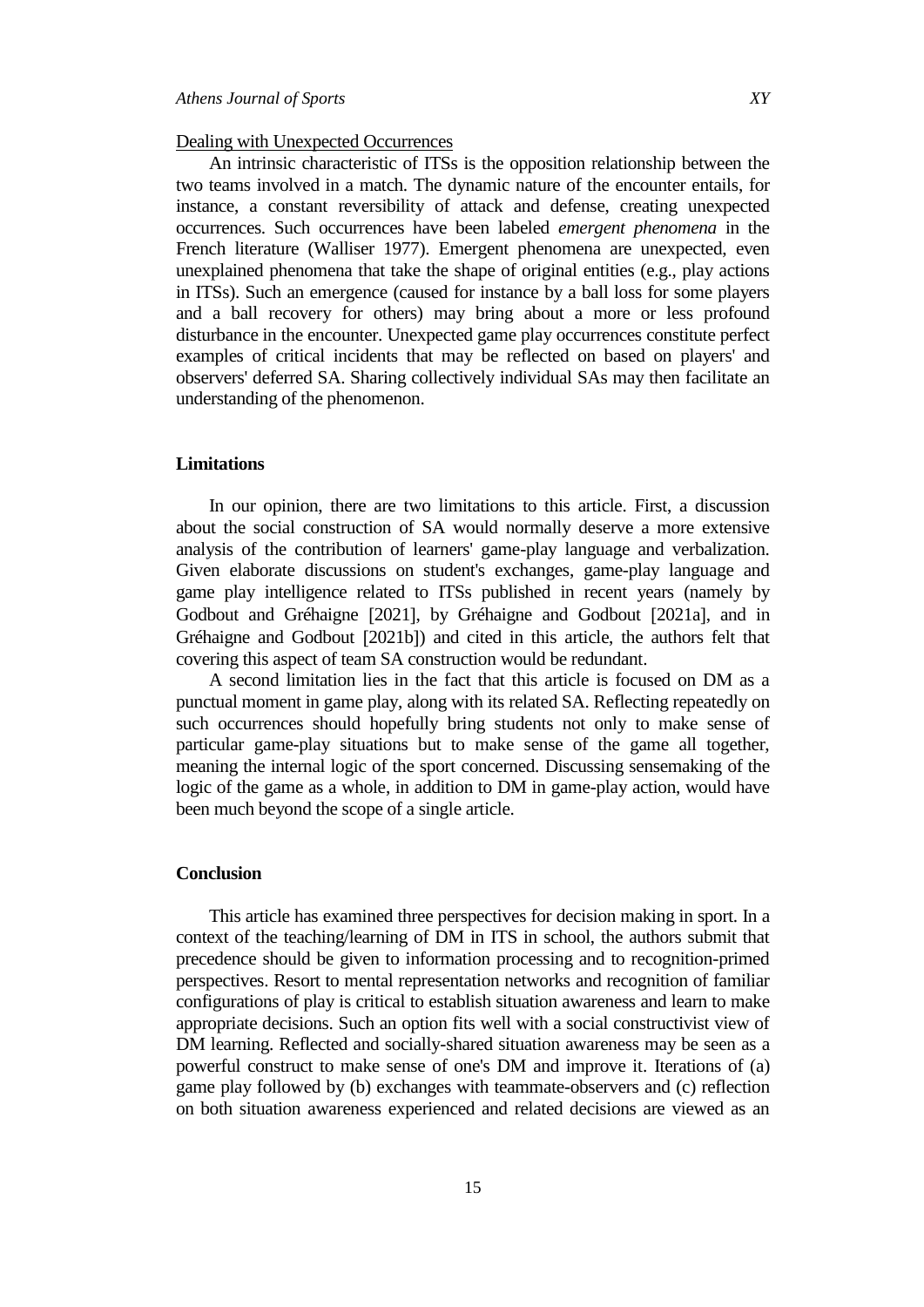effective learning strategy to construct one's DM competence. All things considered, knowledge and understanding (or sensemaking) may be looked at as critical keys to learning, performance and performance appreciation with regard to ITS.

#### **Authors' Note 1**

In a PE teaching/learning context where learners must be considered at best as novices and probably most often as beginners with regard to ITSs, students will likely resort first to an information processing approach until they cumulate enough experience to build mental representations of game-play situations likely to be eventually recognized. At this time, a primed-recognition approach may be progressively put in place as a strong addendum to the information processing perspective. The evocative potential of the primed-recognition process appears sufficiently important to justify a separate treatment, a choice we have done in this article.

## **Authors' Note 2**

Writing in French, Ochanine used the word '*image*' which we have translated by the word representation while a literal translation would have given 'picture', too physical a term to reflect the mental connotation of the concept concerned. The word 'schema' might also have been used.

#### **References**

- Araújo D, Bourbousson J (2016) Theoretical perspectives on interpersonal coordination for team behaviour. In P Passos, K Davids, JY Chow (eds.), *Interpersonal Coordination and Performance in Social Systems*, 126–139. London, England: Routledge.
- Araújo D, Davids K, Hristovski R (2006) The ecological dynamics of decision making in sport. *Psychology of Sport and Exercise* 7(6): 653–676.
- Ashford M, Abraham A, Poolton J (2021a) A communal language for decision making in team invasion sports. *International Sport Coaching Journal* 8(1): 122–129.
- Ashford M, Abraham A, Poolton J (2021b) Understanding a player"s decision-making process in team sports: A systematic review of empirical evidence. *Sports* 9(5): 65.
- Ashford M, Abraham A, Poolton J (2021c) What cognitive mechanism, when, where, and why? Exploring the decision making of university and professional Rugby Union players during competitive matches. *Frontiers in Psychology* 12(May): 609127.
- Australian Curriculum, Assessment and Reporting Authority (2012) *The shape of the Australian curriculum: health and physical education.* Available at: http://docs.aca ra.edu.au/resources/Shape\_of\_the\_Australian\_Curriculum\_Health\_and\_Physical\_Ed ucation.pdf.
- Bada SO (2015) Constructivism learning theory: a paradigm for teaching and learning. *IOSR Journal of Research & Method in Education* 5(6): 66–70.
- Bedny G, Meister D (1999) Theory of activity and situation awareness. *International Journal of Cognitive Ergonomics* 3(1): 63–72.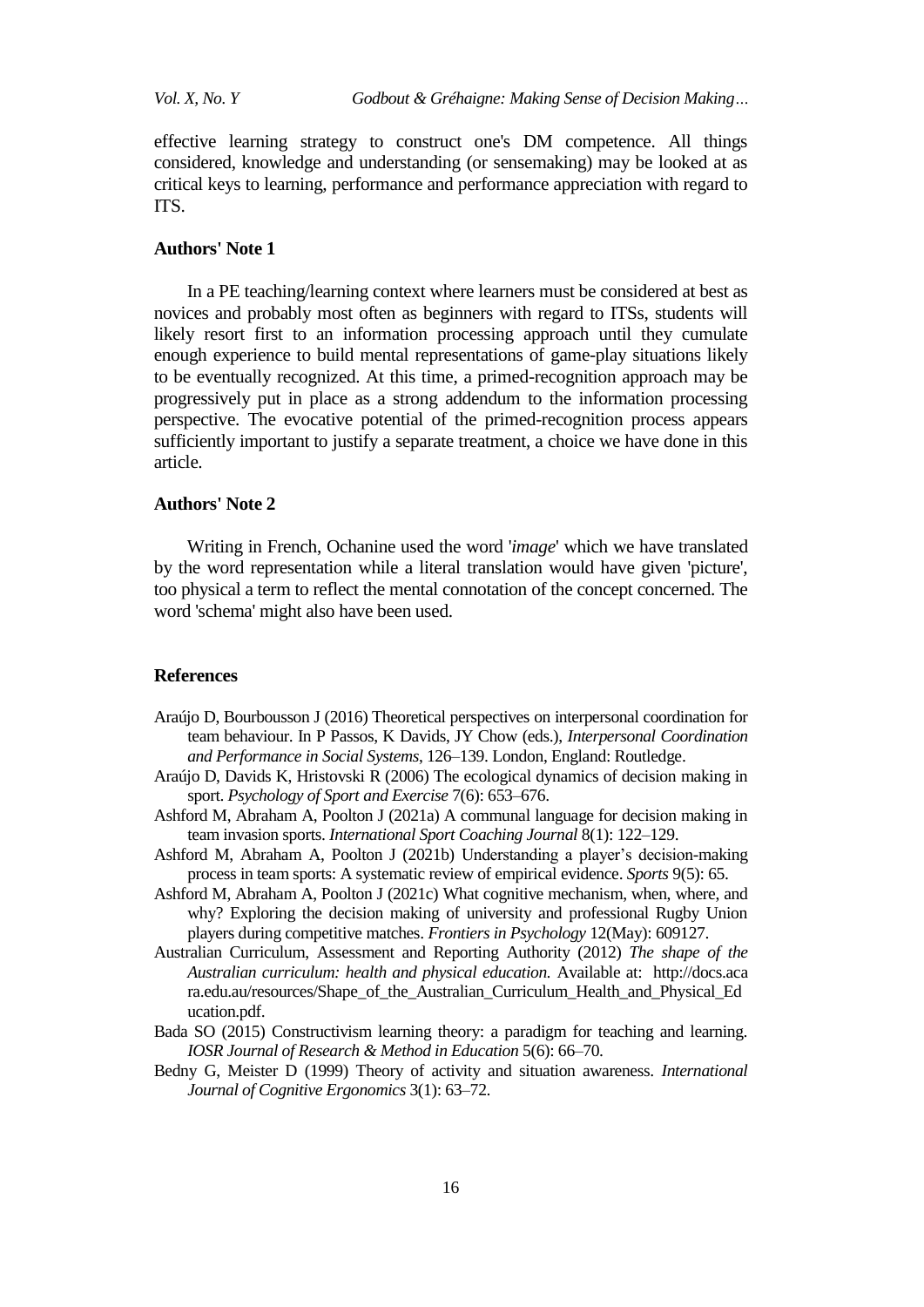- Bourbousson J, Feigean M, Seiler R (2019) Team cognition in sport: how current insights into how teamwork is achieved in naturalistic settings can lead to simulation studies. *Frontiers in Psychology* 10(Sep): 2082.
- Bouthier D (2016) Initiation et perfectionnement en sports collectifs: développer la pertinence des prises de décision en jeu en lien avec les autres composantes de l"action. (Initiation and improvement in team sports: developing the pertinence of game-play decision making in relation with the other components of action). *eJournal de la Recherche sur l'Intervention en Éducation Physique et Sport* 38: 7–37.
- Buekers M, Montagne G, Ibáñez-Gijón J (2020) Strategy and tactics in sports from an ecological-dynamical perspective: what is in there for coaches and players? *Movement & Sport Sciences - Science & Motricité* 108(Sep): 1–11.
- Bunker D, Thorpe R (1982) A model for the teaching of games in the secondary schools. *The Bulletin of Physical Education* 18(1): 5–8.
- Caty D, Meunier J-N, Gréhaigne J-F (2007) Modélisations des attaques réussies pour progresser dans les sports collectifs en EPS. (Modelling of successful attacks for improving in team sports in physical and sport education). *Spirale. Revue de Recherches en Éducation* 40: 105–115.
- Chow JY (2013) Nonlinear learning underpinning pedagogy: evidence, challenges, and implications. *Quest* 65(4): 469–484.
- Chow JY, Davids K, Button C, Shuttleworth R, Renshaw I, Araujo D (2007) The role of nonlinear pedagogy in physical education. *Review of Educational Research* 77(3): 251–278.
- Cohen MS, Freeman JT, Wolf S (1996) Metarecognition in time-stressed decision making: recognizing, critiquing, and correcting. *Human Factors: The Journal of the Human Factors and Ergonomics Society* 38(2): 206–219.
- Department for Education (England) (2014) *The national curriculum in England - Key stages 3 and 4 framework document*. Retrieved December 07, 2021, from https://ass ets.publishing.service.gov.uk/government/uploads/system/uploads/attachment\_data/fi le/840002/Secondary\_national\_curriculum\_corrected\_PDF.pdf
- Endsley MR (1995) Towards a theory of situation awareness in dynamic systems. *Human Factors* 37(1): 32-64.
- Endsley MR (2000) Theoretical underpinnings of situation awareness: a critical review. In MR Endsley, DJ Garland (eds.), *Situation Awareness Analysis and Measurement*, 3– 32. Mahwah (NJ): Lawrence Erlbaum Associates.
- Endsley MR (2015) Situation awareness misconceptions and misunderstandings. *Journal of Cognitive Engineering and Decision Making* 9(1): 4–32.
- Gesbert V, Hauw D (2019) Commentary: interpersonal coordination in soccer: interpreting literature to enhance the representativeness of task design, from dyads to teams. *Frontiers in Psychology* 10(May): 1093.
- Godbout P (2021) Emergence of physical literacy in physical education: some curricular repercussions. *Physical Education and Sport Pedagogy* (Nov).
- Godbout P, Gréhaigne J-F (2020a) Regulation of tactical learning in team sports The case of the tactical-decision learning model. *Physical Education and Sport Pedagogy* (Dec).
- Godbout P, Gréhaigne J-F (2020b) Revisiting the tactical-decision learning model. *Quest* 72(4): 430–447.
- Godbout P, Gréhaigne J-F (2021) Game-play language and game-play intelligence Wording, planning, and enacting action plans in team sports. *Athens Journal of Sports* 8(1): 47–64.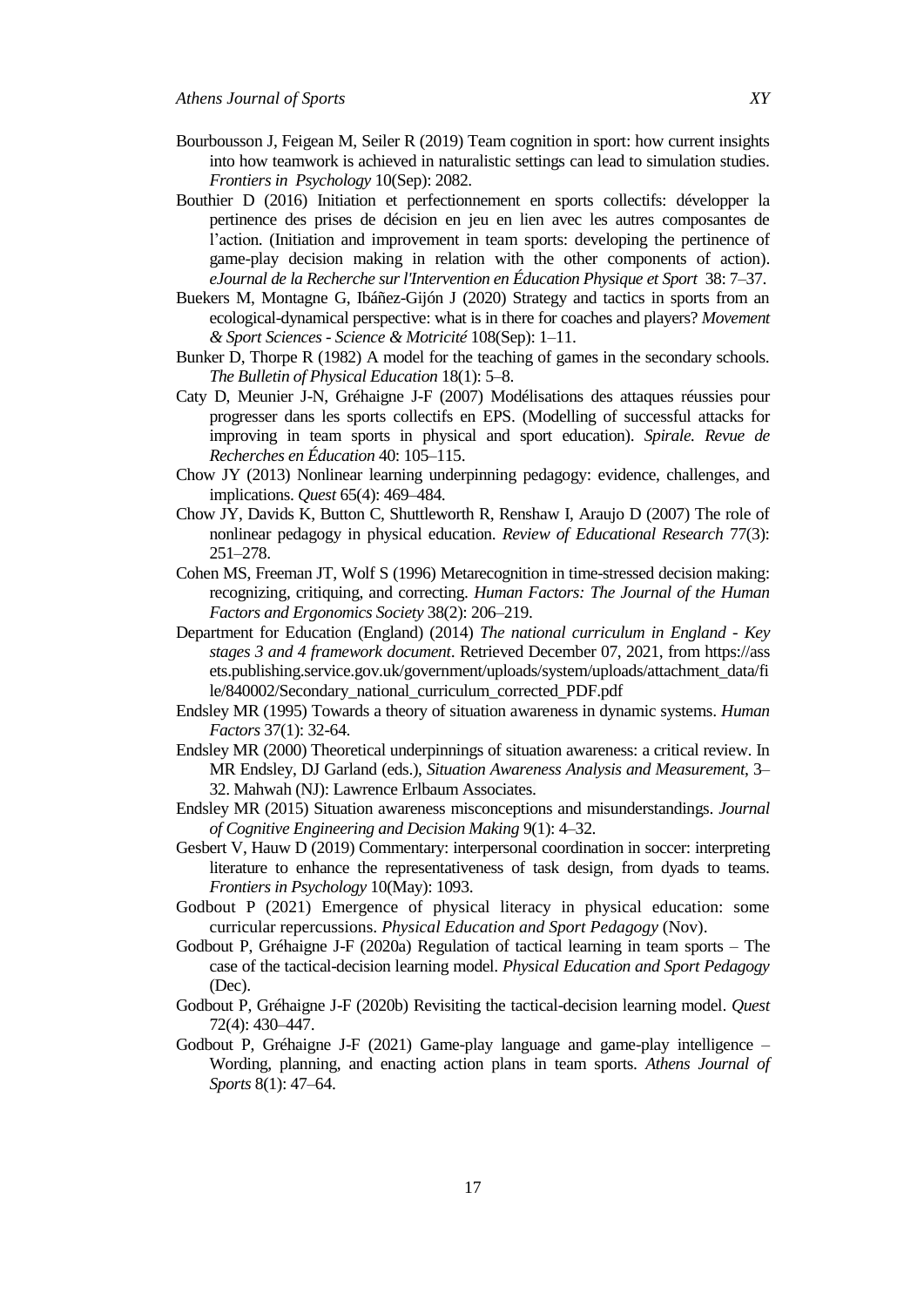- Gréhaigne J-F (2018) Pratique et théorie: le rôle des connaissances et des modèles. (Practice and theory: the role of knowledge and models). *eJournal de la Recherche sur l'Intervention en Éducation Physique et Sport* Hors-Séries, no. 2: 9–23.
- Gréhaigne J-F, Godbout P (2013) Collective variables for analysing performance in team sports. In T McGarry, P O'Donoghue, J Sampaio (eds.), *The Routledge Handbook of Sports Performance Analysis*, 101–114. London, England: Routledge.
- Gréhaigne J-F, Godbout P (2014) Dynamic systems theory and team sport coaching. *Quest* 66(1): 96-116.
- Gréhaigne J-F, Godbout P (2021a) Debate of ideas and understanding with regard to tactical learning in team sports. *Journal of Teaching in Physical Education* 40(4): 556–565.
- Gréhaigne J-F, Godbout P (Eds.) (2021b) *Football et Cognition - Compréhension du Jeu et Construction des Connaissances Tactiques en Sports Collectifs*. (Soccer and cognition - Understanding game play and tactical-knowledge construction in team sports). Paris, France: L'Harmattan.
- Gréhaigne J-F, Godbout P (2021c) Représentation / image opérative / modélisation en sport collectif. (Representation / operative representation / modelling in team sports). In J-F Gréhaigne, P Godbout (eds.), *Football et Cognition - Compréhension du Jeu et Construction des Connaissances Tactiques en Sports Collectifs*, 259–276. Paris, France: L'Harmattan.
- Gréhaigne J-F, Godbout P, Bouthier D (1999) The foundations of tactics and strategy in team sports. *Journal of Teaching in Physical Education* 18(2): 159–174.
- Gréhaigne J-F, Godbout P, Bouthier D (2001) The teaching and learning of decision making in team sports. *Quest* 53(1): 59–76.
- Gréhaigne J-F, Godbout P, Zerai Z (2010) Using complex system analysis to model team ball sports. *International Journal of Physical Education* 47(4): 28–40.
- Gréhaigne J-F, Nadeau L (2015) L"Enseignement et l"apprentissage de la tactique en sports collectifs: Des précurseurs oubliés aux perspectives actuelles. (The teaching and learning of tactics in team sports: from forgotten precursors to current perspectives). *eJournal de la Recherche sur l'Intervention en Éducation Physique et Sport* 35: 106–140.
- Holgado O (2011) *Analyse didactique de l'activité en formation professionnelle - Le cas de l'apprentissage des systèmes d'information géographique*. (Didactic analysis of activity in vocational training - The case of Geographic-Information-System learning). PhD Dissertation. Dijon, France: University of Burgundy.
- Järvelä S, Järvenoja H, Malmberg J, Hadwin AF (2013) Exploring socially shared regulation in the context of collaboration. *Journal of Cognitive Education and Psychology* 12(3): 267–286.
- Kain DL (2004) Owning significance: the critical incident technique in research. In K de Marais, SD Lapan (eds.), *Foundations for Research - Methods of Inquiry in Education and the Social Sciences*, 69–85. Mahwah (NJ): Lawrence Erlbaum Associates.
- Klein GA (1997) The Recognition-Primed Decision (RPD) model: looking back, looking forward. In CE Zsambok, GA Klein (eds.), *Naturalistic Decision Making*, 285–292. Mahwah (NJ): Lawrence Erlbaum Associates, Publishers.
- Klein G, Calderwood R, Clinton-Cirocco A (2010) Rapid decision making on the fire ground: the original study plus a postscript. *Journal of Cognitive Engineering and Decision Making* 4(3):186–209.
- Li W, Xie X, Li H (2018) Situated game teaching through set plays: a curricular model to teaching sports in Physical Education. *Journal of Teaching in Physical Education* 37(4): 352–362.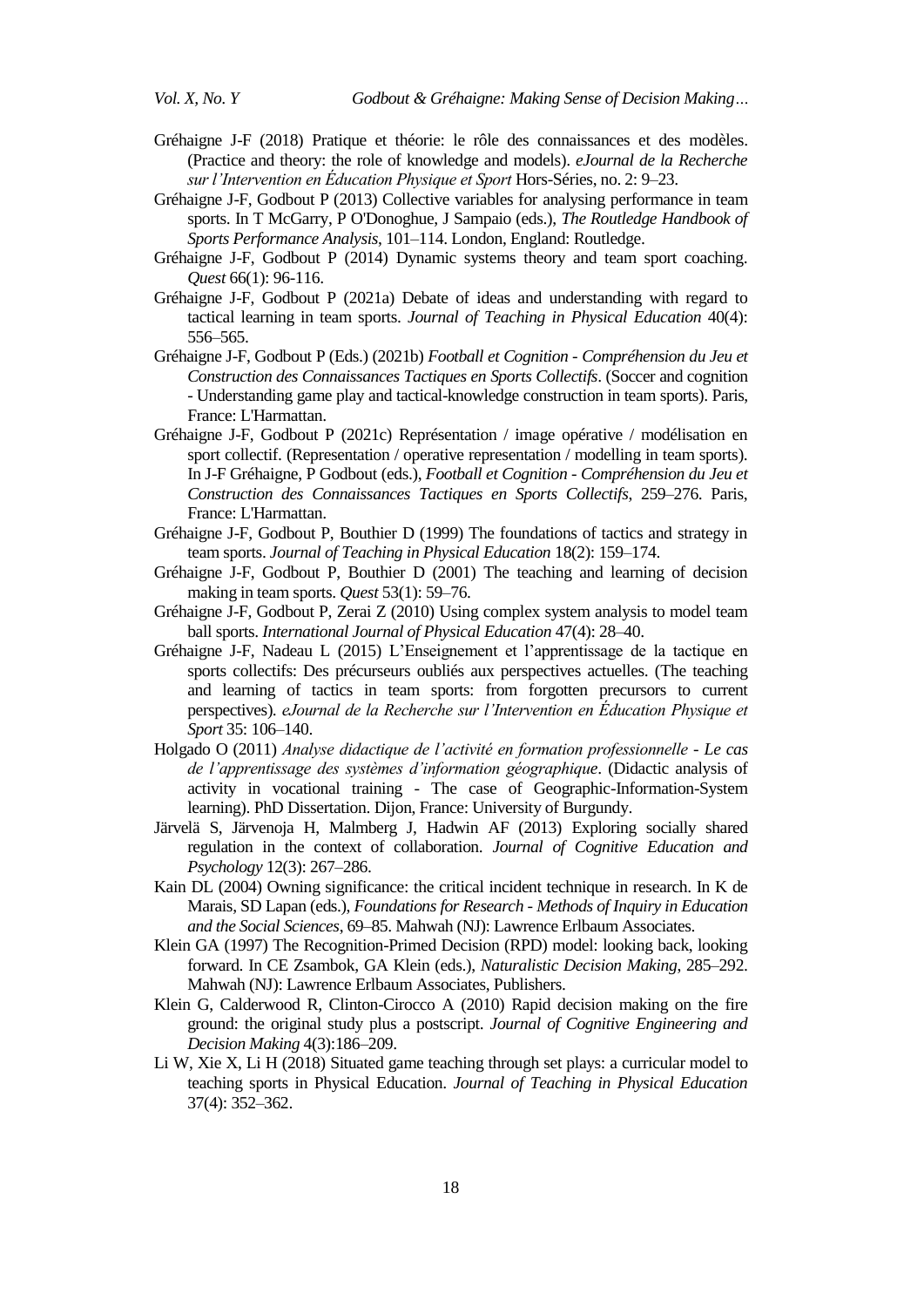- Macquet A-C (2016) *De la compréhension des situations à la distribution de l'information: la prise de décision en sport de haut niveau*. (From understanding of situations to distribution of information: decision making in high-level sport). Habilitation à Diriger des Recherches. Lorient, France: Université de Bretagne-Sud.
- Macquet A-C, Fleurance P (2006) Des modèles théoriques pour étudier l"activité de l"expert en sport. (About theoretical models for studying expert activity in sport). *Science et Motricité* 58: 9–41.
- Mahlo F (1965) Theoretische Probleme der Taktischen: Ausbildung in den sportspielen. (Theoretical problem of tactics: training in sports games). *Theorie und Praxis der Körperkultur* 14(9): 809–816.
- Mahlo F (1969) *Acte tactique en jeu*. (Tactical action in play). Paris, France: Vigot.
- McNeese NJ, Cooke NC, Fedele MA, Gray R (2015) Theoretical and methodical approaches to studying team cognition in sports. *Procedia Manufacturing* 3(Dec): 1211**–**1218.
- McPherson SL (1987) *The development of children's expertise in Tennis: knowledge structure and sport performance.* PhD Dissertation. Bâton-Rouge (LA): Louisiana State University and Agricultural and Mechanical College.
- McPherson SL (1994) The development of sport expertise: mapping the tactical domain. *Quest* 46(2): 223–240.
- Ministère de l"Éducation Nationale (2010) *Bulletin officiel spécial n° 4 du 29 avril 2010. Programme d'enseignement d'éducation physique et sportive pour les lycées d'enseignement général et technologique*. (Official bulletin No 4, April 29, 2010. Physical and sport education program for general and technologic teaching Colleges). Retrieved from: [http://www.education.gouv.fr/cid51336/mene1007245a.html.](http://www.education.gouv.fr/cid51336/mene1007245a.html) [Accessed 15 January 2022]
- Moran A, Campbell M, Toner J (2019) Exploring the cognitive mechanisms of expertise in sport: progress and prospects. *Psychology of Sport and Exercise* 42(May): 8–15.
- Moston M (1966) *Teaching physical education: from command to discovery*. Columbus (OH): Merril.
- Musculus L (2018) Do the best players "take-the-first"? Examining expertise differences in the option-generation and selection processes of young soccer players. *Journal of Sport, Exercise, and Performance Psychology* 7(3): 271–283.
- Norman DA (1981) Categorization of action slips. *Psychological Review* 88(1): 1–15.
- Ochanine D (1978) Le rôle des images opératives dans la régulation des activités de travail. (The role of operative representations in the regulation of work activities). *Psychologie et Éducation* 2: 63–72.
- Reimer T, Park ES, Hinsz VB (2006) Shared and coordinated cognition in competitive and dynamic task environments: an information‐processing perspective for team sports. *International Journal of Sport and Exercise Psychology* 4(4): 376–400.
- Rentch J, Davenport S (2006) Sporting a new view: team member schema similarity in sports. *International Journal of Sport and Exercise Psychology* 4(4): 401–421.
- Richards P, Collins D (2020) Commentary: team cognition in sport: how current insights into how teamwork is achieved in naturalistic settings can lead to simulation studies. *Frontiers in Psychology* 11(Feb): 81.
- Salmon PM, Plant KL (2021) Distributed situation awareness: from awareness in individuals and teams to the awareness of technologies, sociotechnical systems, and societies. *Applied Ergonomics* (Oct).
- Sicilia-Camacho A, Brown D (2008) Revisiting the paradigm shift from the versus to the non-versus notion of Mosston's spectrum of teaching styles in physical education